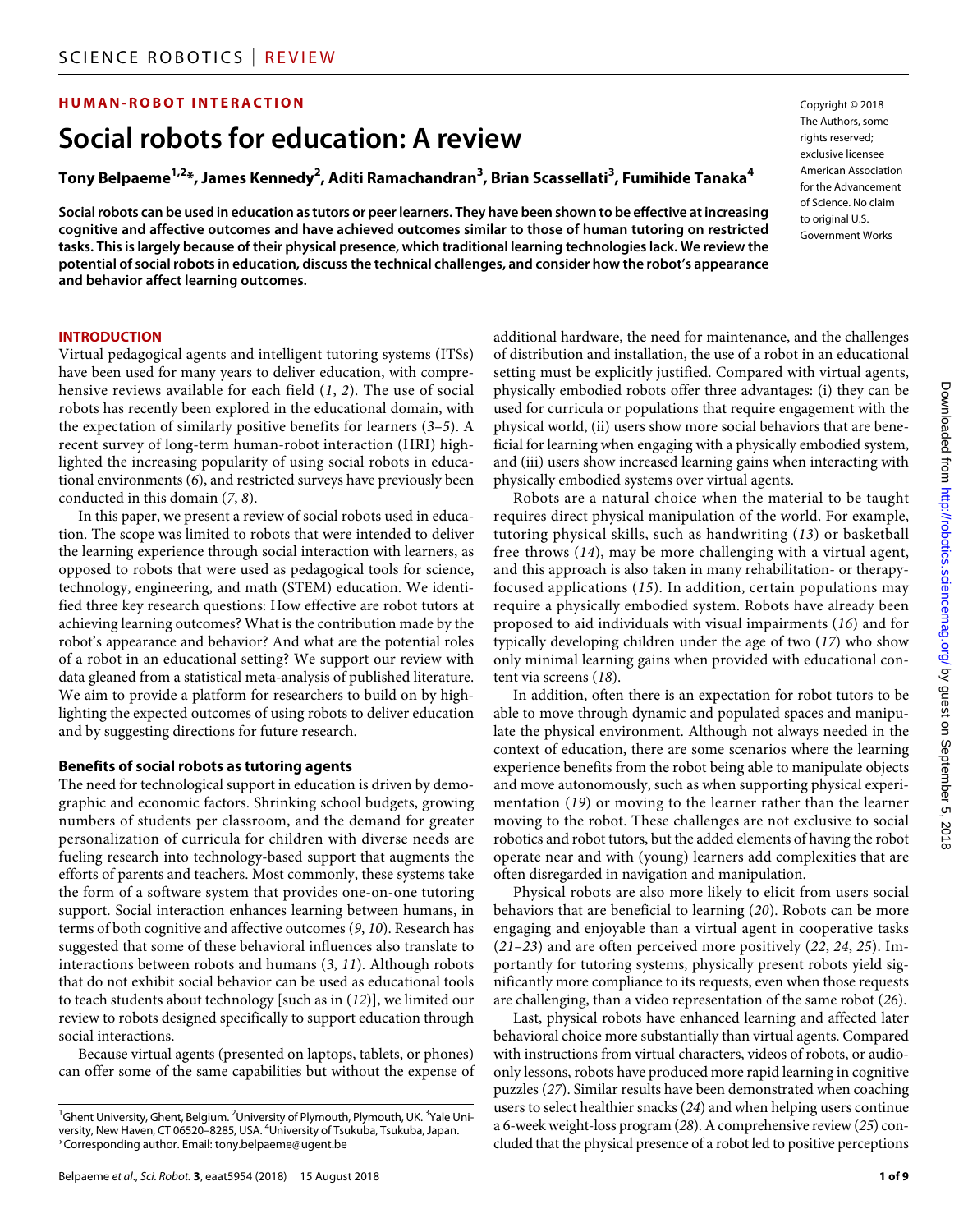and increased task performance when compared with virtual agents or robots displayed on screens.

#### **Technical challenges of building robot tutors**

There are a number of challenges in using technology to support education. Using a social robot adds to this set of challenges because of the robot's presence in the social and physical environment and because of the expectations the robot creates in the user. The social element of the interaction is especially difficult to automate: Although robot tutors can operate autonomously in restricted contexts, fully autonomous social tutoring behavior in unconstrained environments remains elusive.

Perceiving the social world is a first step toward being able to act appropriately. Robot tutors should be able to not only correctly interpret the user's responses to the educational content offered but also interpret the rapid and nuanced social cues that indicate task engagement, confusion, and attention. Although automatic speech recognition and social signal processing have improved in recent years, sufficient progress has not been made for all populations. Speech recognition for younger users, for example, is still insufficiently robust for most interactions (*29*). Instead, alternative input technologies, such as a touch-screen tablets or wearable sensors, are used to read responses from the learner and can be used as a proxy to detect engagement and to track the performance of the student (*30*–*32*). Robots can also use explicit models of disengagement in a given context (*33*) and strategies, such as activity switching, to sustain engagement over the interaction (*34*). Computational vision has made great strides in recent years but is still limited when dealing with the range of environments and social expressions typically found in educational and domestic settings. Although advanced sensing technologies for reading gesture, posture, and gaze (*35*) have found their way into tutoring robots, most social robot tutors continue to be limited by the degree to which they can accurately interpret the learner's social behavior.

Armed with whatever social signals can be read from the student, the robot must choose an action that advances the long-term goals of the educational program. However, this can often be a difficult choice, even for experienced human instructors. Should the instructor press on and attempt another problem, advance to a more challenging problem, review how to solve the current problem, offer a hint, or even offer a brief break from instruction? There are often conflicting educational theories in human-based instruction, and whether or not these same theories hold when considering robot instructors is an open question. These choices are also present in ITSs, but the explicit agentic nature of robots often introduces additional options and, at times, complications. Choosing an appropriate emotional support strategy based on the affective state of the child (*36*), assisting with a meta-cognitive learning strategy (*37*), deciding when to take a break (*31*), and encouraging appropriate help-seeking behavior (*4*) have all been shown to increase student learning gains. Combining these actions with appropriate gestures (*38*), appropriate and congruent gaze behavior (*39*), expressive behaviors and attention-guiding behaviors (*11*), and timely nonverbal behaviors (*3*) also positively affects student recall and learning. However, merely increasing the amount of social behavior for a robot does not lead to increased learning gains: Certain studies have found that social behavior may be distracting (*40*, *41*). Instead, the social behavior of the robot must be carefully designed in conjunction with the interaction context and task at hand to enhance the educational interaction.

Last, substantial research has focused on personalizing interactions to the specific user. Within the ITS community, computational techniques such as dynamic Bayesian networks, fuzzy decision trees, and hidden Markov models are used to model student knowledge and learning. Similar to on-screen tutoring systems, robot tutors use these same techniques to help tailor the complexity of problems to the capabilities of the student, providing more complex problems only when easier problems have been mastered (*42*–*44*). In addition to the selection of personalized content, robotic tutoring systems often provide additional personalization to support individual learning styles and interaction preferences. Even straightforward forms of personalization, such as using a child's name or referencing personal details within an educational setting, can enhance user perception of the interaction and are important factors in maintaining engagement within learning interactions (*45*, *46*). Other affective personalization strategies have been explored to maintain engagement during a learning interaction by using reinforcement learning to select the robot's affective responses to the behavior of children (*47*). A field study showed that students who interacted with a robot that simultaneously demonstrated three types of personalization (nonverbal behavior, verbal behavior, and adaptive content progression) showed increased learning gains and sustained engagement when compared with students interacting with a nonpersonalized robot (*48*) Although progress has been made in constituent technologies of robot tutors—from perception to action selection and production of behaviors that promote learning—the integration of these technologies and balancing their use to elicit prosocial behavior and consistent learning still remain open challenges.

#### **REVIEW**

To support our review, we used a meta-analysis of the literature on robots for education. In this, three key questions framed the meta-analysis and dictated which information was extracted:

1. Efficacy. What are the cognitive and affective outcomes when robots are used in education?

2. Embodiment. What is the impact of using a physically embodied robot when compared with alternative technologies?

3. Interaction role. What are the different roles the robot can take in an educational context?

For the meta-analysis, we used published studies extracted from the Google Scholar, Microsoft Academic Search, and CiteSeerX databases by using the following search terms: robot tutor, robot tutors, socially assistive robotics (with manual filtering of those relevant to education), robot teacher, robot assisted language learning, and robot assisted learning. The earliest published work appeared in 1992, and the survey cutoff date was May 2017. In addition, proceedings of prominent social HRI journals and conferences were manually searched for relevant material: International Conference on Human-Robot Interaction, *International Journal of Social Robotics*, *Journal of Human-Robot Interaction*, International Conference on Social Robotics, and the International Symposium on Robot and Human Interactive Communication (RO-MAN).

The selection of papers was based on four additional criteria:

1) Novel experimental evaluations or analyses should be presented. 2) The robot should be used as the teacher (i.e., the robot is an agent in the interaction) rather than the robot being used as an educational prop or a learner with no intention to educate [e.g., (*49*)].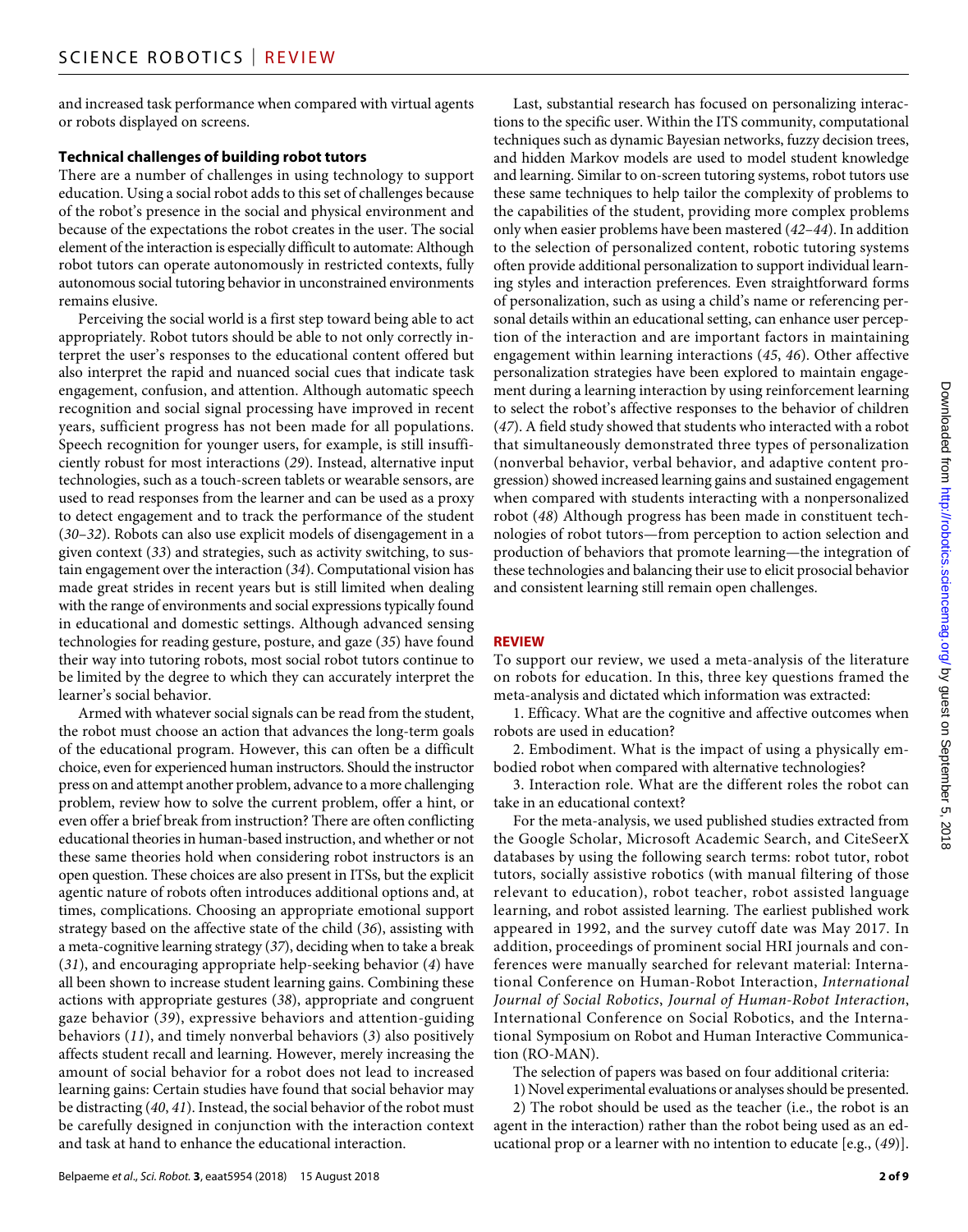3) The work must have included a physical robot, with an educative intent. For example, studies considering "coaches" that sought to improve motivation and compliance, but did not engage in education [e.g., (*50*)], were not included, whereas those that provided tutoring and feedback were included [e.g., (*15*)].

4) Only full papers were included. Extended abstracts were omitted because these often contained preliminary findings, rather than complete results and full analyses.

We withheld 101 papers for analysis and excluded 12 papers for various reasons (e.g., the paper repeated results from an earlier publication). The analyzed papers together contain 309 study results (*51*).

To compare outcomes of the different studies, we first divided the outcomes of an intervention into either affective or cognitive. Cognitive outcomes focus on one or more of the following competencies: knowledge, comprehension, application, analysis, synthesis, and evaluation (*52*–*54*). Affective outcomes refer to qualities that are not learning outcomes per se, for example, the learner being attentive, receptive, responsive, reflective, or inquisitive (*53*). The metaanalysis contained 99 (33.6%) data points on cognitive learning outcomes and 196 (66.4%) data points on affective learning outcomes; 14 study results did not contain a comparative experiment on learning outcomes.

Cognitive outcomes are typically measured through pre- and posttests of student knowledge, whereas affective outcomes are more varied and can include self-reported measures and observations by the experimenters. Table 1 contains the most common methods for measuring cognitive and affective outcomes reported in the literature.

Most studies focused on children (179 data points; 58% of the sample; mean age, 8.2 years; SD, 3.56), whereas adults  $(\geq 18$  years old) were a lesser focus of research in robot tutoring (98 data points; 32% of the sample; mean age, 30.5; SD, 17.5). For 29 studies (9%),

both children and adults were used, or the age of the participants was not specified.

If the results reported an effect size expressed as Cohen's *d*, then this was used unaltered. In cases where the effect size was not reported or if it was expressed in a measure other than Cohen's *d*, then an online calculator (*55*) [see also (*56*)] was used if enough statistical information was present in the paper (typically participant numbers, means, and SDs are sufficient).

We captured the following data gleaned from the publications: the study design, the number of conditions, the number of participants per condition, whether participants were children or adults, participant ages (mean and SD), the robot used, the country in which the study was run, whether the study used a within or between design, the reported outcomes (affective or cognitive, with details on what was measured exactly), the descriptive statistics (where available mean, SD, *t*, and *F* values), the effect size as Cohen's *d*, whether the study involved one robot teaching one person or one robot teaching many, the role of the robot (presenter, teaching assistant, teacher, peer, or tutor), and the topic under study (embodiment of the robot, social character of the robot, the role of the robot, or other).

The studies in our sample reported more on affective outcomes than cognitive outcomes (Fig. 1A). This is due to the relative ease with which a range of affective outcomes can be assessed by using questionnaires and observational studies, whereas cognitive outcomes require administering a controlled knowledge assessment before and after the interaction with the robot, of which typically only one is reported per study.

Figure 2B shows the countries where studies were run. Robots for learning research, perhaps unsurprisingly, happen predominantly in East Asia (Japan, South Korea, and Taiwan), Europe, and the United States. An exception is the research in Iran on the use of robots to teach English in class settings.

|           | Table 1. Common measures for determining cognitive and affective outcomes in robots for learning. |
|-----------|---------------------------------------------------------------------------------------------------|
| Cognitive | Learning gain, measured as difference between pre- and posttest score                             |
|           | Administer posttest either immediately after exposure to robot or with delay                      |
|           | Correct for varying initial knowledge, e.g., using normalized learning gain (77)                  |
|           | Difference in completion time of test                                                             |
|           | Number of attempts needed for correct response                                                    |
| Affective | Persistence, measured as number of attempts made or time spent with robot                         |
|           | Number of interactions with the system, such as utterances or responses                           |
|           | Coding emotional expressions of the learner, can be automated using face analysis software (47)   |
|           | Godspeed questionnaire, measuring the user's perception of robots (78)                            |
|           | Tripod survey, measuring the learner's perspective on teaching, environment, and engagement (79)  |
|           | Immediacy, measuring psychological availability of the robot teacher (3, 10)                      |
|           | Evolution of time between answers, e.g., to indicate fatique (31)                                 |
|           | Coding of video recordings of participants responses                                              |
|           | Coding or automated recording of eye gaze behavior (to code attention, for example)               |
|           | Subjective rating of the robot's teaching and the learning experience (15)                        |
|           | Foreign language anxiety questionnaire (80)                                                       |
|           | KindSAR interactivity index, quantitative measure of children's interactions with a robot (81)    |
|           | Basic empathy scale, self-report of empathy (82)                                                  |
|           | Free-form feedback or interviews                                                                  |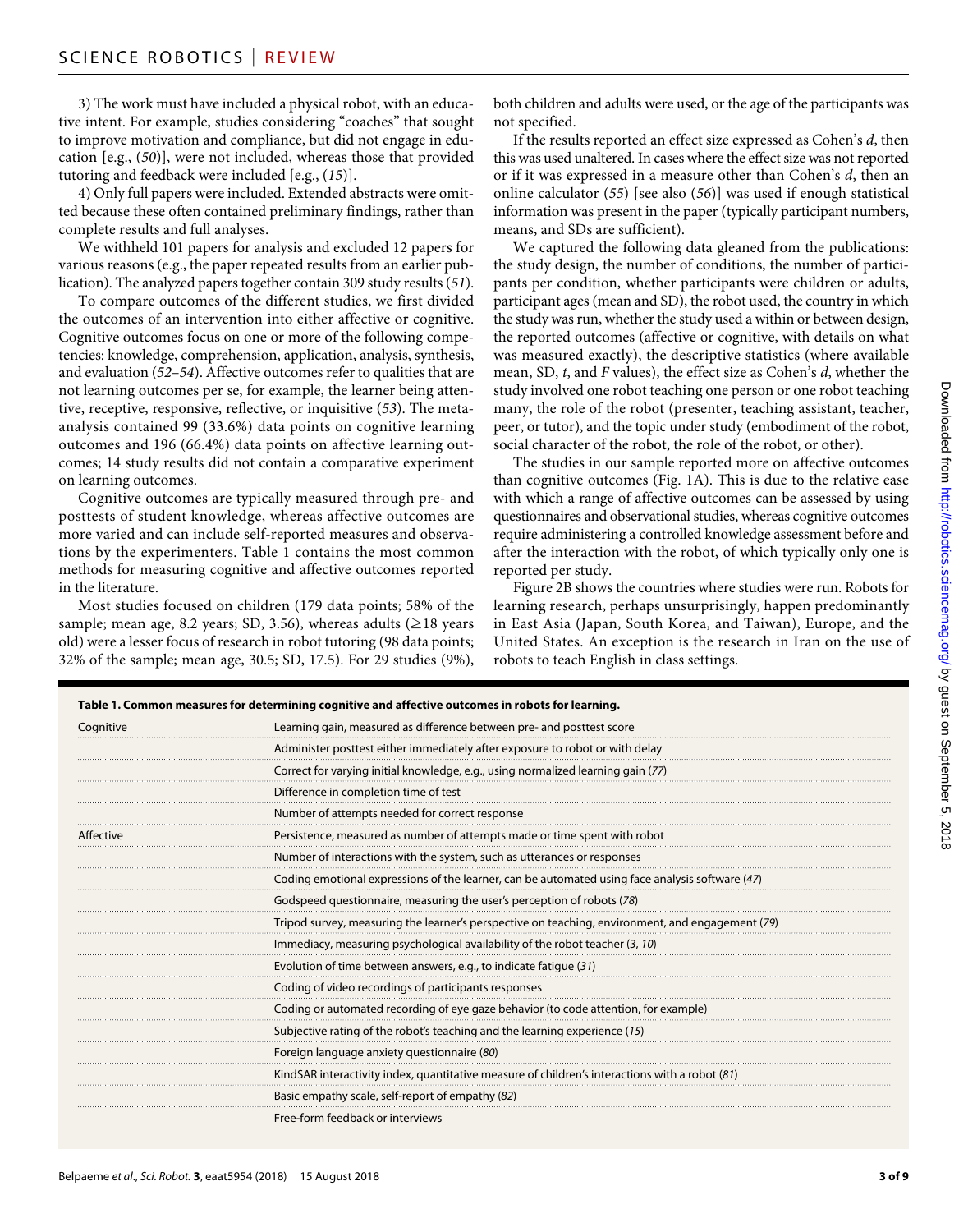### SCIENCE ROBOTICS | REVIEW



**Fig. 1. An overview of data from the meta-analysis.** (**A**) Type of learning outcome studied. (**B**) Role of the robot in the interaction. (**C**) Number of learners per robot in studies. (**D**) Division between children and adults (≥18 years old). (**E**) Age distribution for children. (**F**) Age distribution for adults.

Extracting meaningful statistical data from the published studies is not straightforward. Of the 309 results reported in 101 published studies, only 81 results contained enough data to calculate an effect size, highlighting the need for more rigorous reporting of data in HRI.

#### **Efficacy of robots in education**

The efficacy of robots in education is of primary interest, and here, we discuss the outcomes that might be expected when using a robot in education. The aim is to provide a high-level overview of the effect size that might be expected when comparing robots with a variety of control conditions, grouping a range of educational scenarios with many varying factors between studies (see Fig. 3). More specific analyses split by individual factors will be explored in subsequent sections.

Learning effects are divided into cognitive and affective outcomes. Across all studies included in the meta-review, we have 37 results that compared the robot with an alternative, such as an ITS, an on-screen avatar, or human tutoring. Of these, the aggregated mean cognitive outcome effect size (Cohen's *d* weighted by *N*) of robot tutoring is 0.70 [95% confidence interval (CI), 0.66 to 0.75] from 18 data points, with a mean of  $N = 16.9$  participants per data point. The aggregated mean affective outcome effect size (Cohen's *d* weighted by *N*) is 0.59 (95% CI, 0.51 to 0.66) from 19 data points, with a mean of  $N = 24.4$  students per data point. Many studies using robots do not consider learning in comparison with an alternative, such as computer-based or human tutoring, but instead against other versions of the same robot with different behaviors. The

limited number of studies that did compare a robot against an alternative offers a positive picture of the contribution to learning made by social robots, with a medium effect size for affective and cognitive outcomes. Furthermore, positive affective outcomes did not imply positive cognitive outcomes, or vice versa. In some studies, introducing a robot improved affective outcomes while not necessarily leading to significant cognitive gains [e.g. (*57*)].

Human tutors provide a gold standard benchmark for tutoring interactions. Trained tutors are able to adapt to learner needs and modify strategies to maximize learning (*58*). Previous work (*59*) has suggested that human tutors produce a mean cognitive outcome effect size (Cohen's *d*) of 0.79, so the results observed when using a robot are in a similar region. However, social robots are typically deployed in restricted scenarios: short, well-defined lessons delivered with limited adaptation to individual learners or flexibility in curriculum. There is no suggestion yet that robots have the capability to tutor in a general sense as well as a human can. Comparisons between robots and humans are rare in the literature, so no meta-analysis data were available to compare the cognitive learning effect size.

#### *Robot appearance*

Because the positive learning outcomes are driven by the physical presence of the robot, the question remains of what exactly it is about the robot's appearance that promotes learning. A wide range of robots have been used in the surveyed studies, from small toylike robots to full-sized android robots. Figure 2A shows the most used robots in the published studies.

The most popular robot in the studies we analyzed is the Nao robot, a 54-cm-tall humanoid by Softbank Robotics Europe available as having 14, 21, or 25 degrees of freedom (see Fig. 4B). The two latter versions of Nao have arms, legs, a torso, and a head. They can walk, gesture, and pan and tilt their head. Nao has a rich sensor suite and an on-board computational core, allowing the robot to be fully autonomous. The dominance of Nao for HRI can be attributed to its wide availability, appealing appearance, accessible price point, technical robustness, and ease of programming. Hence, Nao has become an almost de facto platform for many studies in robots for learning. Another robot popular as a tutor is the Keepon robot, a consumergrade version of the Keepon Pro research robot. Keepon is a 25-cm-tall snowman-shaped robot with a yellow foam exterior without arms and legs (see Fig. 4C). It has four degrees of freedom to make it pan, roll, tilt, and bop. Originally sold as a novelty for children, it can be used as a research platform after some modification. Nao and Keepon offer two extremes in the design space of social robots, and hence, it is interesting to compare learning outcomes for both.

Comparing Keepon with Nao, the respective cognitive learning gain is *d* = 0.56 (*N* = 10; 95% CI, 0.532 to 0.58) and *d* = 0.76 (*N* = 8; 95% CI, 0.52 to 1.01); therefore, both show a medium-sized effect. However, we note that direct comparisons between different robots are difficult with the available data, because no studies used the same experimental design, the same curriculum, and the same student population with multiple robots. Furthermore, different robots have tended to be used at different times, becoming popular in studies when that particular hardware model was first made available and decreasing in usage over time. Because the complexity of the experimental protocols has tended to increase, direct comparison is not possible at this point in time.

What is clear from surveying the different robot types is that all robots have a distinctly social character [except for the Heathkit

CREDIT: ADAPTED BY A. KITTERMAN/SCIENCE ROBOTICS

ADAPTED

**REDIT** 

BY A. KITTERMAN/SCIENCE

ROBOTICS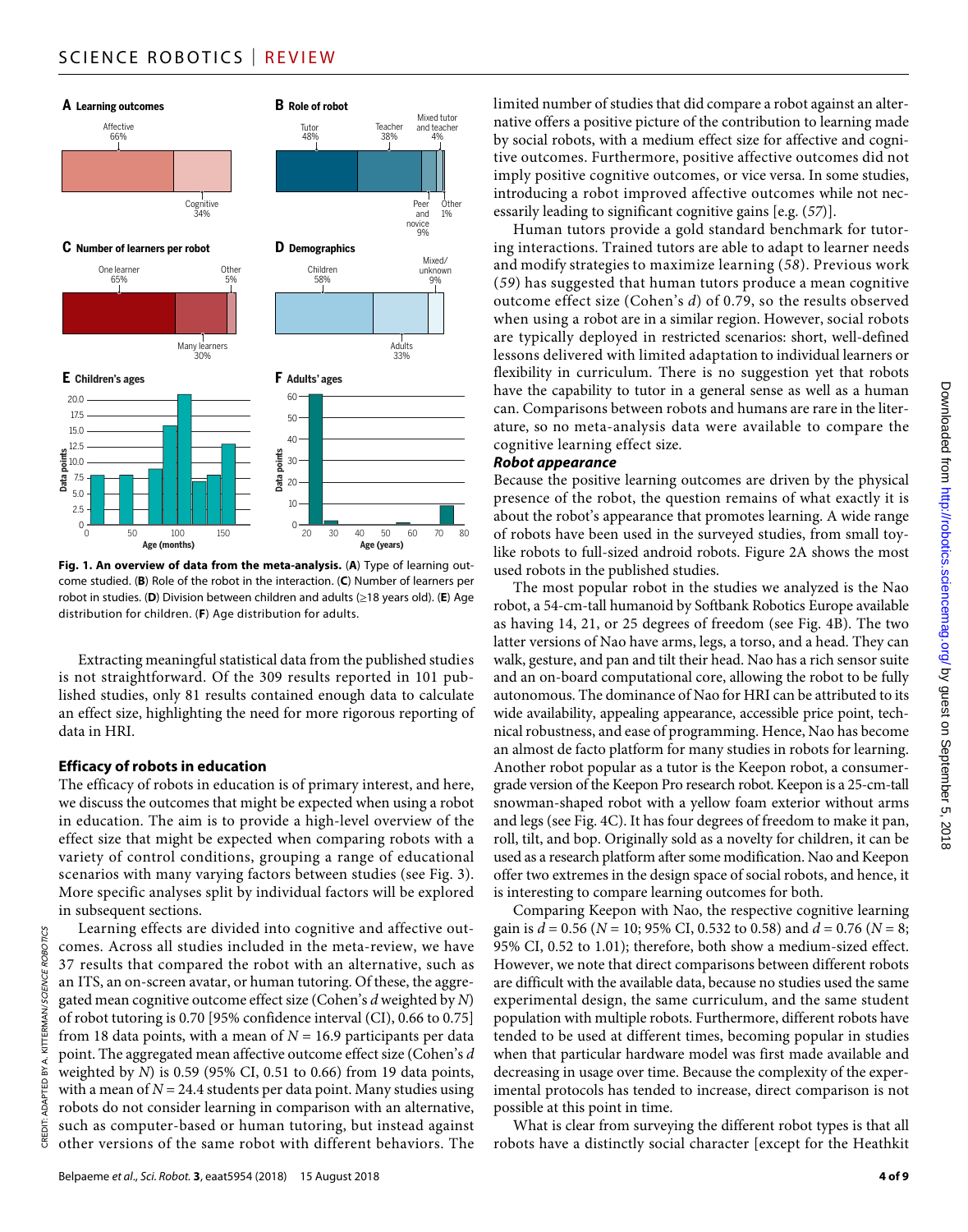

**Fig. 2. Diversity of robots in education.** (**A**) Types of robots used in the studies. (**B**) Nations where the research studies were run.

HERO robot used in (*60*)]. All robots have humanoid features—such as a head, eyes, a mouth, arms, or legs—setting the expectation that the robot has the ability to engage on a social level. Although there are no data on whether the social appearance of the robot is a requirement for effective tutoring, there is evidence that the social and agentic nature of the robots promotes secondary responses conducive to learning (*61*, *62*). The choice of robot very often depends on practical considerations and whether the learners feel comfortable around the robot. The weighted average height of the robots is 62 cm; the shortest robot in use is the Keepon at 25 cm, and the tallest is the RoboThespian humanoid at 175 cm. Shorter robots are often preferred when teaching young children.

#### *Robot behavior*

CREDITS: ADAPTED BY A. KITTERMAN/SCIENCE ROBOTICS

ADAPTED BY A.

CREDITS

KITTERMAN/SCIENCE ROBOTICS

To be effective educational agents, the behavior of social robots must be tailored to support various aspects of learning across different learners and diverse educational contexts. Several studies focused on understanding critical aspects of educational interactions to which robots should respond, as well as determining both what behaviors social robots can use and when to deliver these behaviors to affect learning outcomes.

Our meta-review shows that almost any strategy or social behavior of the robot aimed at increasing learning outcomes has a positive effect. We identified the influence of robot behaviors on cognitive outcomes (*d* = 0.69; *N* = 12; 95% CI, 0.56 to 0.83) and affective outcomes (*d* = 0.70; *N* = 32; 95% CI, 0.62 to 0.77).

Similar to findings in the ITS community, robots that personalize what content to provide based on user performance during an interaction can increase cognitive learning gains (*43*, *44*). In addition to the adaptive delivery of learning material, social robots can offer socially supportive behaviors and personalized support for learners within an educational context. Personalized social support, such as using a child's name or referring to previous interactions (*45*, *46*), is the low-hanging fruit of social interaction. More complex prosocial behavior, such as attention-guiding (*11*), displaying congruent gaze behavior (*39*), nonverbal immediacy (*3*), or showing empathy with the learner (*36*), not only has a positive impact on affective outcomes but also results in increased learning.



**Fig. 3. Histograms of effect sizes (Cohen's** *d***) for all cognitive and affective outcomes of robot tutors in the meta-analysis.** These combine comparisons between robots and alternative educational technologies but also comparisons between different implementations of the robot and its tutoring behavior. In the large majority of results, adding a robot or adding supportive behavior to the robot improves outcomes.

However, just as human tutors must at times sit quietly and allow students the opportunity to concentrate on problem solving, robot tutors must also limit their social behavior at appropriate times based on the cognitive load and engagement of the student (*40*). The social behavior of the robot must be carefully designed in conjunction with the interaction context and task at hand to enhance the educational interaction and avoid student distraction.

It is possible that the positive cognitive and affective learning outcomes of robot tutors are not directly caused by the robot having a physical presence, but rather the physical presence of the robot promotes social behaviors in the learner that, in turn, foster learning and create a positive learning experience. Robots have been shown to have a positive impact on compliance (*26*), engagement (*21*–*23*), and conformity (*20*), which, in turn, are conducive to achieving learning gains. Hence, a perhaps valuable research direction is to explore what it is about social robots that affects the first-order outcomes of engagement, persuasion, and compliance.

#### **Robot role**

Social robots for education include a variety of robots having different roles. Beyond the typical role of a teacher or a tutor, robots can also support learning through peer-to-peer relationships and can support skill consolidation and mastery by acting as a novice. In this section, we provide an overview of the different roles a robot can adopt and what their educational benefits are.

#### *Robot as tutor or teacher*

As a tutor or teacher, robots provide direct curriculum support through hints, tutorials, and supervision. These types of educational robots, including teaching assistant robots (*63*), have the longest history of research and development, often targeting curricular domains for young children. Early field studies placed robots into classrooms to observe whether they would have any qualitative impact on the learners' attitude and progress, but current research tends toward controlled experimental trials in both laboratory settings and classrooms (*64*).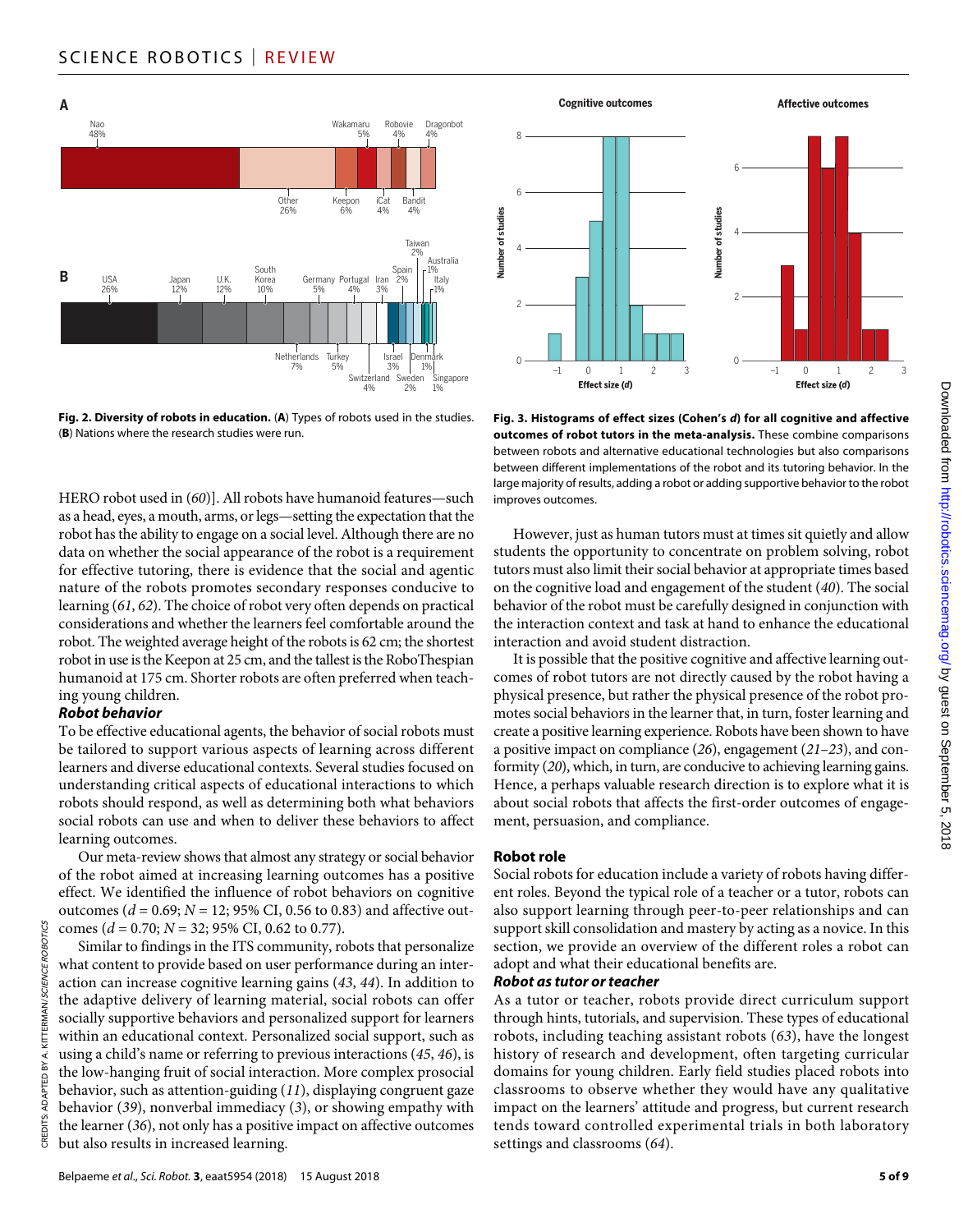

**Fig. 4. Illustrative examples of social robots for learning.** (**A**) iCat robot teaching young children to play chess (*76*). (**B**) Nao robot supporting a child to improve her handwriting (*13*). (**C**) Keepon robot tutoring an adult in a puzzle game (*27*). (**D**) Pepper robot providing motivation during English classes for Japanese children (*74*).

A commercial tutor robot called IROBI (Yujin Robotics) was released in the early 2000s. Designed to teach English, IROBI was shown to enhance both concentration on learning activities and academic performance compared with other teaching technology, such as audio material and a web-based application (*65*).

The focus on younger children links robot education research with other scientific areas, such as language development and developmental psychology (*66*). On the basis of the earlier work that studied socialization between toddlers and robots in a nursery school (*67*), a fully autonomous robot was deployed in classrooms. It was shown that the vocabulary skills of 18- to 24-month-old toddlers improved significantly (*68*). Much of the work in which the robot is used as a tutor focuses on one-to-one interactions, because these offer the greatest potential for personalized education.

In some cases, the robot is used as a novel channel through which a lecture is delivered. In these cases, the robot is not so much interacting with the learners but acts as a teacher or an assistant for the teacher (*69*). The value of the robot in this case lies in improving attention and motivation in the learners, while the delivery and assessment is done by the human teacher. Here, the delivery is often one to many, with the robot addressing an entire group of learners (*33*, *63*, *69*).

#### *Robot as peer*

Robots can also be peers or learning companions for humans. Not only does a peer have the potential of being less intimidating than a tutor or teacher, peer-to-peer interactions can have significant advantages over tutor-to-student interactions. Robovie was the first fully autonomous robot to be introduced into an elementary school (*70*). It was an English-speaking robot targeting two grades (first and sixth) of Japanese children. Through field trials conducted over 2 weeks, improvements in English language skills were observed in some children. In one case, longer periods of attention on learning tasks, faster responses, and more accurate responses were shown with a peer robot compared with an identical-looking tutor robot (*19*). A long-term primary school study showed that a peer-like humanoid robot able to personalize the interaction could increase child learn-

ing of novel subjects (*48*). Often, the robot is presented as a more knowledgeable peer, guiding the student along a learning trajectory that is neither too easy nor too challenging. However, the role of those robots sometimes becomes ambiguous (tutor versus peer), and it is difficult to place one above the other in general. Learning companions (*71*), which offer motivational support but otherwise are not tutoring, are also successful cases of a peer-like robot.

#### *Robot as novice*

Considerable educational benefits can also be obtained from a robot that takes the role of a novice, allowing the student to take on the role of an instructor that typically improves confidence while, at the same time, establishing learning outcomes. This is an instance of learning by teaching, which is widely known in human education, also referred to as the protégé effect (*72*). This process involves the learner making an effort to teach the robot, which has a direct impact on their own learning outcomes.

The care-receiving robot (CRR) was the first robot designed with the concept of a teachable robot for education (*73*). A small humanoid robot introduced into English classes improved the vocabulary learning of 3- to 6-year-old Japanese children (*5*). The robot was designed to make deliberate errors in English vocabulary but could be corrected through instruction by the children. In addition, CRR was shown to engage children more than alternative technology, which eventually led to the release of a commercial product based on the principle of a robot as a novice (*74*).

This novice role can also be used to teach motor skills. The CoWriter project explored the use of a teachable robot to help children improve their handwriting skills (*13*). A small humanoid robot in conjunction with a touch tablet helped children who struggled with handwriting to improve their fine motor skills. Here, the children taught the robot, who initially had very poor handwriting, and in the process of doing so, the children reflected on their own writing and showed improved motor skills (*13*). This suggests that presenting robots as novices has potential to develop meta-cognitive skills in learners, because the learners are committing to instructing the learning material, requiring a higher level of understanding of the material and an understanding of the internal representations of their robot partner.

In our meta-analysis, the robot was predominantly used as a tutor (48%), followed by a role as teacher (38%). In only 9% of studies was the robot presented as a peer or novice (Fig. 1B). The robot was often used to offer one-to-one interactions (65%), with the robot used in a one-to-many teaching scenario in only 30% of the studies (Fig. 1C). In 5%, the robot had mixed interactions, whereby, for example, it first taught more than one student and then had one-on-one interactions during a quiz.

#### **DISCUSSION**

Although an increasing number of studies confirm the promise of social robots for education and tutoring, this Review also lays bare a number of challenges for the field. Robots for learning, and social robotics in general, require a tightly integrated endeavor. Introducing these technologies into educational practice involves solving technical challenges and changing educational practice.

With regard to the technical challenges, building a fluent and contingent interaction between social robots and learners requires the seamless integration of a range of processes in artificial intelligence and robotics. Starting with the input to the system, the robot needs a sufficiently correct interpretation of the social environment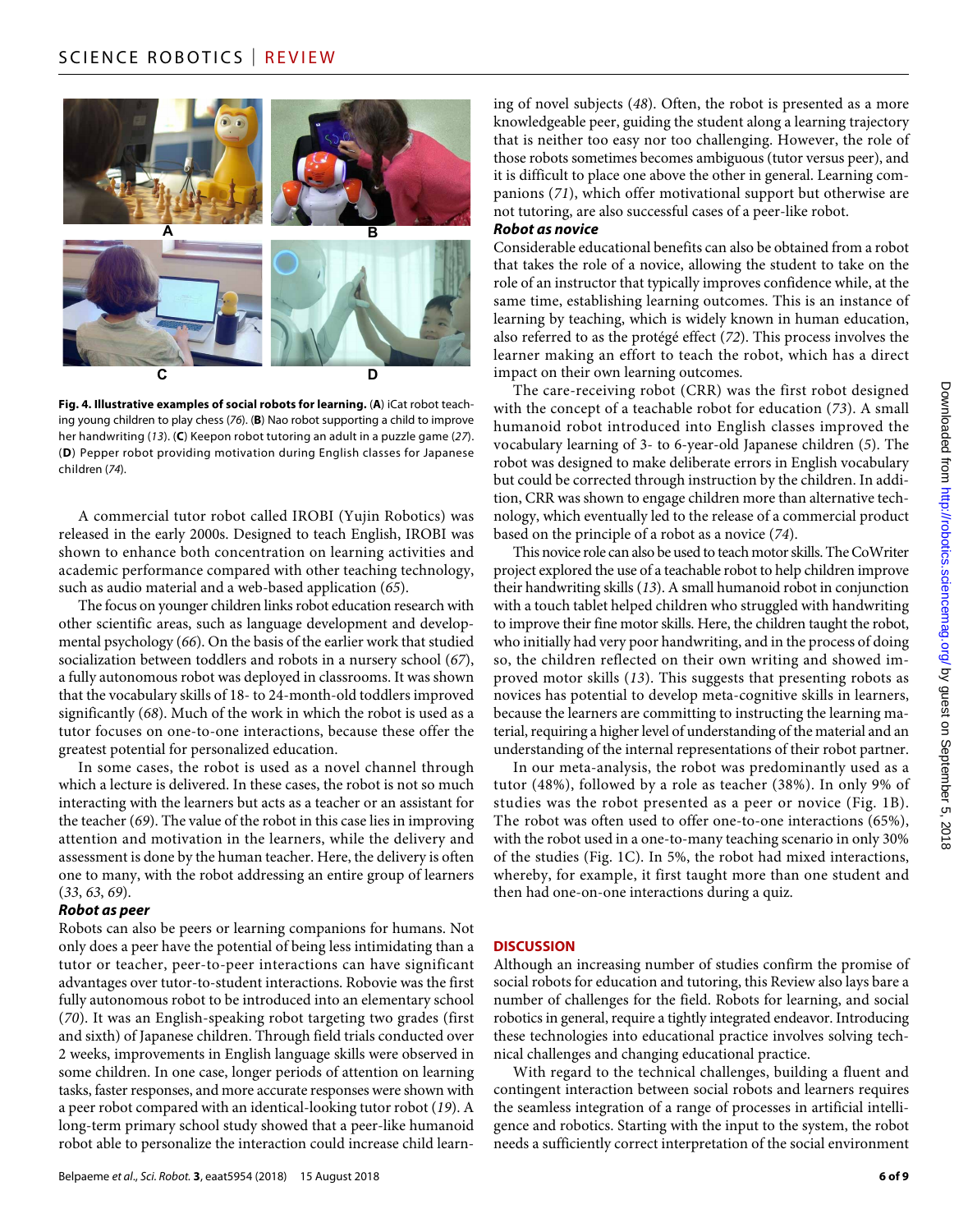for it to respond appropriately. This requires significant progress in constituent technical fields, such as speech recognition and visual social signal processing, before the robot can access the social environment. Speech recognition, for example, is still insufficiently robust to allow the robot to understand spoken utterances from young children. Although these shortcomings can be resolved by using alternative input media, such as touch screens, this does place a considerable constraint on the natural flow of the interaction. For robots to be autonomous, they must make decisions about which actions to take to scaffold learning. Action selection is a challenging domain at best and becomes more difficult when dealing with a pedagogical environment, because the robot must have an understanding of the learner's ability and progress to allow it to choose appropriate actions. Finally, the generation of verbal and nonverbal output remains a challenge, with the orchestrated timing of verbal and nonverbal actions a prime example. In summary, social interaction requires the seamless functioning of a wide range of cognitive mechanisms. Building artificial social interaction requires the artificial equivalent of these cognitive mechanisms and their interfaces, which is why artificial social interaction is perhaps one of the most formidable challenges in artificial intelligence and robotics.

Introducing social robots in the school curriculum also poses a logistical challenge. The generation of content for social robots for learning is nontrivial, requiring tailor-made material that is likely to be resource-intensive to produce. Currently, the value of the robot lies in tutoring very specific skills, such as mathematics or handwriting, and it is unlikely that robots can take up the wide range of roles a teacher has, such as pedagogical and carer roles. For the time being, robots are mainly deployed in elementary school settings. Although some studies have shown the efficacy of tutoring adolescents and adults, it is unclear whether the approaches that work well for younger children transfer to tutoring older learners.

Introducing robots might also carry risks. For example, studies of ITS have shown that children often do not make the best use of on-demand support and either rely too much on the help function or avoid using help altogether, both resulting in suboptimal learning. Although strategies have been explored to mitigate this particular problem in robots (*4*), there might be other problems specific to social robots that still need to be identified and for which solutions will be needed.

Social robots have, in the broadest sense, the potential to become part of the educational infrastructure, just as paper, white boards, and computer tablets have. Next to the functional dimension, robots also offer unique personal and social dimensions. A social robot has the potential to deliver a learning experience tailored to the learner, supporting and challenging students in ways unavailable in current resource-limited educational environments. Robots can free up precious time for human teachers, allowing the teacher to focus on what people still do best: providing a comprehensive, empathic, and rewarding educational experience.

Next to the practical considerations of introducing robots in education, there are also ethical issues. How far do we want the education of our children to be delegated to machines, and social robots in particular? Overall, learners are positive about their experience with robots for learning, but parents and teaching staff adopt a more cautious attitude (*75*). There is much to gain from using robots, but what do we stand to lose? Might robots lead to an impoverished learning experience where what is technologically possible is prioritized over what is actually needed by the learner?

Notwithstanding, robots show great promise when teaching restricted topics, with effect sizes on cognitive outcomes almost matching those of human tutoring. This is remarkable, because our meta-analysis gathered results from a wide range of countries using different robot types, teaching approaches, and deployment contexts. Although the use of robots in educational settings is limited by technical and logistical challenges for now, the benefits of physical embodiment may lift robots above competing learning technologies, and classrooms of the future will likely feature robots that assist a human teacher.

#### **REFERENCES AND NOTES**

- 1. N. C. Krämer, G. Bente, Personalizing e-Learning. The social effects of pedagogical agents. *Educ. Psychol. Rev.* **22**, 71–87 (2010).
- 2. J. A. Kulik, J. D. Fletcher, Effectiveness of intelligent tutoring systems: A meta-analytic review. *Rev. Educ. Res.* **86**, 42–78 (2016).
- 3. J. Kennedy, P. Baxter, E. Senft, T. Belpaeme, in *Proceedings of the International Conference on Social Robotics* (Springer, 2015), pp. 327–336.
- 4. A. Ramachandran, A. Litoiu, B. Scassellati, in *Proceedings of the 11th ACM/IEEE Conference on Human-Robot Interaction* (IEEE, 2016), pp. 247–254.
- 5. F. Tanaka, S. Matsuzoe, Children teach a care-receiving robot to promote their learning: Field experiments in a classroom for vocabulary learning. *J. Hum. Robot Interact.* **1**, 78–95 (2012).
- 6. I. Leite, C. Martinho, A. Paiva, Social robots for long-term interaction: A survey. *Int. J. Soc. Robot.* **5**, 291–308 (2013).
- 7. J. Han, *Robot-Aided Learning and r-Learning Services* (INTECH Open Access Publisher, 2010).
- 8. O. Mubin, C. J. Stevens, S. Shahid, A. Al Mahmud, J.-J. Dong, A review of the applicability of robots in education. *J. Technol. Educ. Learning* **1**, 1–7 (2013).
- 9. J. Gorham, The relationship between verbal teacher immediacy behaviors and student learning. *Commun. Educ.* **37**, 40–53 (1988).
- 10. P. L. Witt, L. R. Wheeless, M. Allen, A meta‐analytical review of the relationship between teacher immediacy and student learning. *Commun. Monogr.* **71**, 184–207 (2004).
- 11. M. Saerbeck, T. Schut, C. Bartneck, M. D. Janse, Expressive robots in education: Varying the degree of social supportive behavior of a robotic tutor, in *Proceedings of the SIGCHI Conference on Human Factors in Computing Systems*, CHI'10 (ACM, 2010), pp. 1613–1622.
- 12. V. Girotto, C. Lozano, K. Muldner, W. Burleson, E. Walker, Lessons learned from in-school use of rtag: A robo-tangible learning environment, in *Proceedings of the 2016 CHI Conference on Human Factors in Computing Systems* (ACM, 2016), pp. 919–930.
- 13. D. Hood, S. Lemaignan, P. Dillenbourg, When children teach a robot to write: An autonomous teachable humanoid which uses simulated handwriting, in *Proceedings of the 10th ACM/IEEE International Conference on Human-Robot Interaction* (ACM, 2015), pp. 83–90.
- 14. A. Litoiu, B. Scassellati, Robotic coaching of complex physical skills, in *Proceedings of the 10th ACM/IEEE International Conference on Human-Robot Interaction* (ACM, 2015), pp. 211–212.
- 15. J. Fasola, M. Mataric, A socially assistive robot exercise coach for the elderly. *J. Hum. Robot Interact.* **2**, 3–32 (2013).
- 16. A. Kulkarni, A. Wang, L. Urbina, A. Steinfeld, B. Dias, in *The Eleventh ACM/IEEE International Conference on Human Robot Interaction* (IEEE Press, 2016), pp. 461–462.
- 17. B. Scassellati, J. Brawer, K. Tsui, S. N. Gilani, M. Malzkuhn, B. Manini, A. Stone, G. Kartheiser, A. Merla, A. Shapiro, D. Traum, L. Petitto, Teaching language to deaf infants with a robot and a virtual human, in *Proceedings of the ACM CHI Conference on Human Factors in Computing Systems*, 21 to 26 April 2018, Montréal, Canada (ACM, 2018).
- 18. R. A. Richert, M. B. Robb, E. I. Smith, Media as social partners: The social nature of young children's learning from screen media. *Child Dev.* **82**, 82–95 (2011).
- 19. C. Zaga, M. Lohse, K. P. Truong, V. Evers, The effect of a robot's social character on children's task engagement: Peer versus tutor, in *International Conference on Social Robotics* (Springer, 2015), pp. 704–713.
- 20. J. Kennedy, P. Baxter, T. Belpaeme, Comparing robot embodiments in a guided discovery learning interaction with children. *Int. J. Soc. Robot.* **7**, 293–308 (2015).
- 21. C. D. Kidd, C. Breazeal, Effect of a robot on user perceptions, in *Proceedings of the 2004 IEEE/RSJ International Conference on Intelligent Robots and Systems, 2004 (IROS 2004)* (IEEE, 2004), vol. 4, pp. 3559–3564.
- 22. J. Wainer, D. J. Feil-Seifer, D. A. Shell, M. J. Mataric, in *Proceedings of the 16th IEEE International Symposium on Robot and Human interactive Communication, RO-MAN* (IEEE, 2007), pp. 872–877.
- 23. H. Köse, P. Uluer, N. Akalın, R. Yorgancı, A. Özkul, G. Ince, The effect of embodiment in sign language tutoring with assistive humanoid robots. *Int. J. Soc. Robot.* **7**, 537–548 (2015).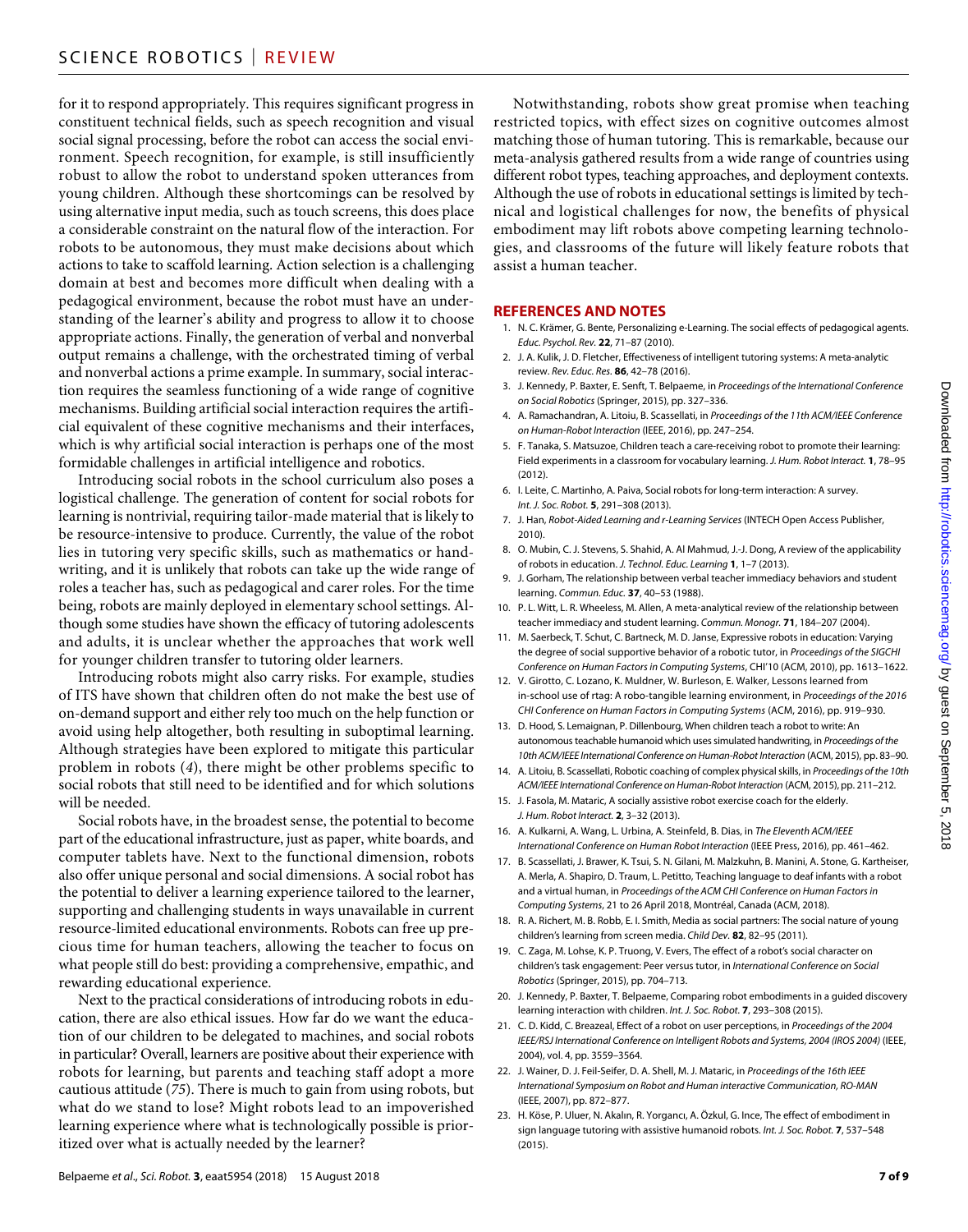- 24. A. Powers, S. Kiesler, S. Fussell, C. Torrey, Comparing a computer agent with a humanoid robot, in *Proceedings of the 2nd ACM/IEEE International Conference on Human-Robot Interaction* (IEEE, 2007), pp. 145–152.
- 25. J. Li, The benefit of being physically present: A survey of experimental works comparing copresent robots, telepresent robots and virtual agents. *Int. J. Hum. Comput. Stud.* **77**, 23–37 (2015).
- 26. W. A. Bainbridge, J. W. Hart, E. S. Kim, B. Scassellati, The benefits of interactions with physically present robots over video-displayed agents. *Int. J. Soc. Robot.* **3**, 41–52 (2011).
- 27. D. Leyzberg, S. Spaulding, M. Toneva, B. Scassellati, The physical presence of a robot tutor increases cognitive learning gains, in *Proceedings of the 34th Annual Conference of the Cognitive Science Society*, CogSci 2012 (2012), pp. 1882–1887.
- 28. C. D. Kidd, C. Breazeal, A robotic weight loss coach, in *Proceedings of the National Conference on Artificial Intelligence* (MIT Press, 2007), vol. 22, pp. 1985–1986.
- 29. J. Kennedy, S. Lemaignan, C. Montassier, P. Lavalade, B. Irfan, F. Papadopoulos, E. Senft, T. Belpaeme, Child speech recognition in human-robot interaction: Evaluations and recommendations, in *Proceedings of the 2017 ACM/IEEE International Conference on Human-Robot Interaction* (ACM/IEEE, 2017), pp. 82–90.
- 30. P. Baxter, R. Wood, T. Belpaeme, A touchscreen-based 'sandtray' to facilitate, mediate and contextualise human-robot social interaction, in *Proceedings of the 7th Annual ACM/IEEE International Conference on Human-Robot Interaction* (ACM, 2012), pp. 105–106.
- 31. A. Ramachandran, C.-M. Huang, B. Scassellati, Give me a break! Personalized timing strategies to promote learning in robot-child tutoring, in *Proceedings of the 2017 ACM/ IEEE International Conference on Human-Robot Interaction* (ACM, 2017), pp. 146–155.
- 32. D. Szafir, B. Mutlu, Pay attention! Designing adaptive agents that monitor and improve user engagement, in *Proceedings of the SIGCHI Conference on Human Factors in Computing Systems*, CHI'12 (ACM, 2012), pp. 11–20.
- 33. I. Leite, M. McCoy, D. Ullman, N. Salomons, B. Scassellati, Comparing models of disengagement in individual and group interactions, in *Proceedings of the 10th Annual ACM/IEEE International Conference on Human-Robot Interaction* (ACM, 2015), pp. 99–105.
- 34. A. Coninx, P. Baxter, E. Oleari, S. Bellini, B. Bierman, O. B. Henkemans, L. Cañamero, P. Cosi, V. Enescu, R. Ros Espinoza, A. Hiolle, R. Humbert, B. Kiefer, Towards long-term social child-robot interaction: Using multi-activity switching to engage young users. *J. Hum. Robot Interact.* **5**, 32–67 (2016).
- 35. S. Lemaignan, F. Garcia, A. Jacq, P. Dillenbourg, From real-time attention assessment to "with-me-ness" in human-robot interaction, in *Proceedings of the 11th ACM/IEEE International Conference on Human-Robot Interaction* (IEEE, 2017).
- 36. I. Leite, G. Castellano, A. Pereira, C. Martinho, A. Paiva, Empathic robots for long-term interaction. *Int. J. Soc. Robot.* **6**, 329–341 (2014).
- 37. A. Ramachandran, C.-M. Huang, E. Gartland, B. Scassellati, Thinking aloud with a tutoring robot to enhance learning, in *Proceedings of the 2018 ACM/IEEE International Conference on Human-Robot Interaction* (ACM, 2018), pp. 59–68.
- 38. C.-M. Huang, B. Mutlu, Modeling and evaluating narrative gestures for humanlike robots, in *Proceedings of the Robotics: Science and Systems Conference*, RSS'13 (2013).
- 39. C.-M. Huang, B. Mutlu, The repertoire of robot behavior: Enabling robots to achieve interaction goals through social behavior. *J. Hum. Robot Interact.* **2**, 80–102 (2013).
- 40. J. Kennedy, P. Baxter, T. Belpaeme, The robot who tried too hard: Social behaviour of a robot tutor can negatively affect child learning, in *Proceedings of the 10th ACM/IEEE International Conference on Human-Robot Interaction* (ACM, 2015), pp. 67–74.
- 41. E. Yadollahi, W. Johal, A. Paiva, P. Dillenbourg, When deictic gestures in a robot can harm child-robot collaboration, in *Proceedings of the 17th ACM Conference on Interaction Design and Children* (ACM, 2018), pp. 195–206.
- 42. G. Gordon, C. Breazeal, Bayesian active learning-based robot tutor for children's word-reading skills, in *Proceedings of the 29th AAAI Conference on Artificial Intelligence*, AAAI-15 (2015).
- 43. D. Leyzberg, S. Spaulding, B. Scassellati, Personalizing robot tutors to individual learning differences, in *Proceedings of the 9th ACM/IEEE International Conference on Human-Robot Interaction* (ACM, 2014).
- 44. T. Schodde, K. Bergmann, S. Kopp, Adaptive robot language tutoring based on Bayesian knowledge tracing and predictive decision-making, in *Proceedings of the 2017 ACM/IEEE International Conference on Human-Robot Interaction* (ACM, 2017), pp. 128–136.
- 45. J. Janssen, C. van der Wal, M. Neerincx, R. Looije, Motivating children to learn arithmetic with an adaptive robot game, in *Proceedings of the Third international conference on Social Robotics* (ACM, 2011), pp. 153–162.
- 46. O. A. Blanson Henkemans, B. P. Bierman, J. Janssen, M. A. Neerincx, R. Looije, H. van der Bosch, J. A. van der Giessen, Using a robot to personalise health education for children with diabetes type 1: A pilot study. *Patient Educ. Couns.* **92**, 174–181 (2013).
- 47. G. Gordon, S. Spaulding, J. K. Westlund, J. J. Lee, L. Plummer, M. Martinez, M. Das, C. Breazeal, Affective personalization of a social robot tutor for children's second language skills, in *Proceedings of the Thirtieth AAAI Conference on Artificial Intelligence* (AAAI, 2016), pp. 3951–3957.
- 48. P. Baxter, E. Ashurst, R. Read, J. Kennedy, T. Belpaeme, Robot education peers in a situated primary school study: Personalisation promotes child learning. *PLOS ONE* **12**, e0178126 (2017).
- 49. D. Leyzberg, E. Avrunin, J. Liu, B. Scassellati, Robots that express emotion elicit better human teaching, in *Proceedings of the 6th International Conference on Human-Robot Interaction* (ACM, 2011), pp. 347–354.
- 50. C. D. Kidd, "Designing for long-term human-robot interaction and application to weight loss," thesis, Massachusetts Institute of Technology (2008).
- 51. The meta-analysis data are available at https://tinyurl.com/ybuyz5vn.
- 52. B. Bloom, M. Engelhart, E. Furst, W. Hill, D. Krathwohl, *Taxonomy of Educational Objectives: The Classification of Educational Goals. Handbook I: Cognitive Domain* (Donald McKay, 1956).
- 53. D. Krathwohl, B. Bloom, B. Masia, *Taxonomy of Educational Objectives: The Classification of Educational Goals. Handbook II: The Affective Domain* (Donald McKay, 1964).
- 54. D. R. Krathwohl, A revision of bloom's Taxonomy: An overview. *Theory Pract.* **41**, 212–218  $(2002)$
- 55. <https://www.campbellcollaboration.org/escalc/html/EffectSizeCalculator-Home.php>
- 56. M. W. Lipsey, D. B. Wilson, *Practical Meta-Analysis* (Sage Publications, Inc, 2001).
- 57. C.-M. Huang, B. Mutlu, Learning-based modeling of multimodal behaviors for humanlike robots, in *Proceedings of the 2014 ACM/IEEE International Conference on Human-Robot Interaction* (ACM, 2014), pp. 57–64.
- 58. B. S. Bloom, The 2 sigma problem: The search for methods of group instruction as effective as one-to-one tutoring. *Educ. Res.* **13**, 4–16 (1984).
- 59. K. VanLehn, The relative effectiveness of human tutoring, intelligent tutoring systems, and other tutoring systems. *Educ. Psychol.* **46**, 197–221 (2011).
- 60. T. W. Draper, W. W. Clayton, Using a personal robot to teach young children. *J. Genet. Psychol.* **153**, 269–273 (1992).
- 61. M. Imai, T. Ono, H. Ishiguro, Physical relation and expression: Joint attention for human-robot interaction. *IEEE Trans. Ind. Electron.* **50**, 636–643 (2003).
- 62. B. Mutlu, J. Forlizzi, J. Hodgins, A storytelling robot: Modeling and evaluation of human-like gaze behavior, in *Humanoid Robots, 2006 6th IEEE-RAS International Conference* (IEEE, 2006), pp. 518–523.
- 63. Z.-J. You, C.-Y. Shen, C.-W. Chang, B.-J. Liu, G.-D. Chen, A robot as a teaching assistant in an English class, in *Proceedings of the Sixth International Conference on Advanced Learning Technologies* (IEEE, 2006), pp. 87–91.
- 64. T. Belpaeme, P. Vogt, R. Van den Berghe, K. Bergmann, T. Göksun, M. De Haas, J. Kanero, J. Kennedy, A. C. Küntay, O. Oudgenoeg-Paz, F. Papadopoulos, Guidelines for designing social robots as second language tutors. *Int. J. Soc. Robot.* **10**, 1–17 (2018).
- 65. J.-H. Han, M.-H. Jo, V. Jones, J.-H. Jo, Comparative study on the educational use of home robots for children. *J. Inform. Proc. Syst.* **4**, 159–168 (2008).
- 66. J. Movellan, F. Tanaka, I. Fasel, C. Taylor, P. Ruvolo, M. Eckhardt, The RUBI project: A progress report, in *Proceedings of the Second ACM/IEEE International Conference on Human-Robot Interaction* (ACM, 2007).
- 67. F. Tanaka, A. Cicourel, J. R. Movellan, Socialization between toddlers and robots at an early childhood education center. *Proc. Natl. Acad. Sci. U.S.A.* **104**, 17954–17958 (2007).
- 68. J. R. Movellan, M. Eckhardt, M. Virnes, A. Rodriguez, Sociable robot improves toddler vocabulary skills, in *Proceedings of the 4th ACM/IEEE International Conference on Human-Robot Interaction* (ACM, 2009), pp. 307–308.
- 69. M. Alemi, A. Meghdari, M. Ghazisaedy, Employing humanoid robots for teaching English language in Iranian junior high-schools. *Int. J. Humanoid Robot.* **11**, 1450022 (2014).
- 70. T. Kanda, T. Hirano, D. Eaton, H. Ishiguro, Interactive robots as social partners and peer tutors for children: A field trial. *Hum. Comput. Interact.* **19**, 61–64 (2004).
- 71. N. Lubold, E. Walker, H. Pon-Barry, Effects of voice-adaptation and social dialogue on perceptions of a robotic learning companion, in *The Eleventh ACM/IEEE International Conference on Human Robot Interaction* (IEEE Press, 2017), pp. 255–262.
- 72. C. C. Chase, D. B. Chin, M. A. Oppezzo, D. L. Schwartz, Teachable agents and the protégé effect: Increasing the effort towards learning. *J. Sci. Educ. Technol.* **18**, 334–352 (2009).
- 73. F. Tanaka, T. Kimura, The use of robots in early education: A scenario based on ethical consideration, in *Proceedings of the 18th IEEE International Symposium on Robot and Human Interactive Communication* (IEEE, 2009), pp. 558–560.
- 74. F. Tanaka, K. Isshiki, F. Takahashi, M. Uekusa, R. Sei, K. Hayashi, Pepper learns together with children: Development of an educational application, in *IEEE-RAS 15th International Conference on Humanoid Robots*, HUMANOIDS 2015 (IEEE, 2015), pp. 270–275.
- 75. J. Kennedy, S. Lemaignan, T. Belpaeme, The cautious attitude of teachers towards social robots in schools, in *Proceedings of the Robots 4 Learning Workshop at RO-MAN 2016* (2016).
- 76. I. Leite, A. Pereira, G. Castellano, S. Mascarenhas, C. Martinho, A. Paiva, Social robots in learning environments: A case study of an empathic chess companion, in *Proceedings of the International Workshop on Personalization Approaches in Learning Environments* (2011).
- 77. R. R. Hake, Interactive-engagement vs. traditional methods: A six-thousand-student survey of mechanics test data for introductory physics courses. *Am. J. Phys.* **66**, 64–74 (1998).
- 78. C. Bartneck, D. Kulić, E. Croft, S. Zoghbi, Measurement instruments for the anthropomorphism, animacy, likeability, perceived intelligence, and perceived safety of robots. *Int. J. Soc. Robot.* **1**, 71–81 (2009).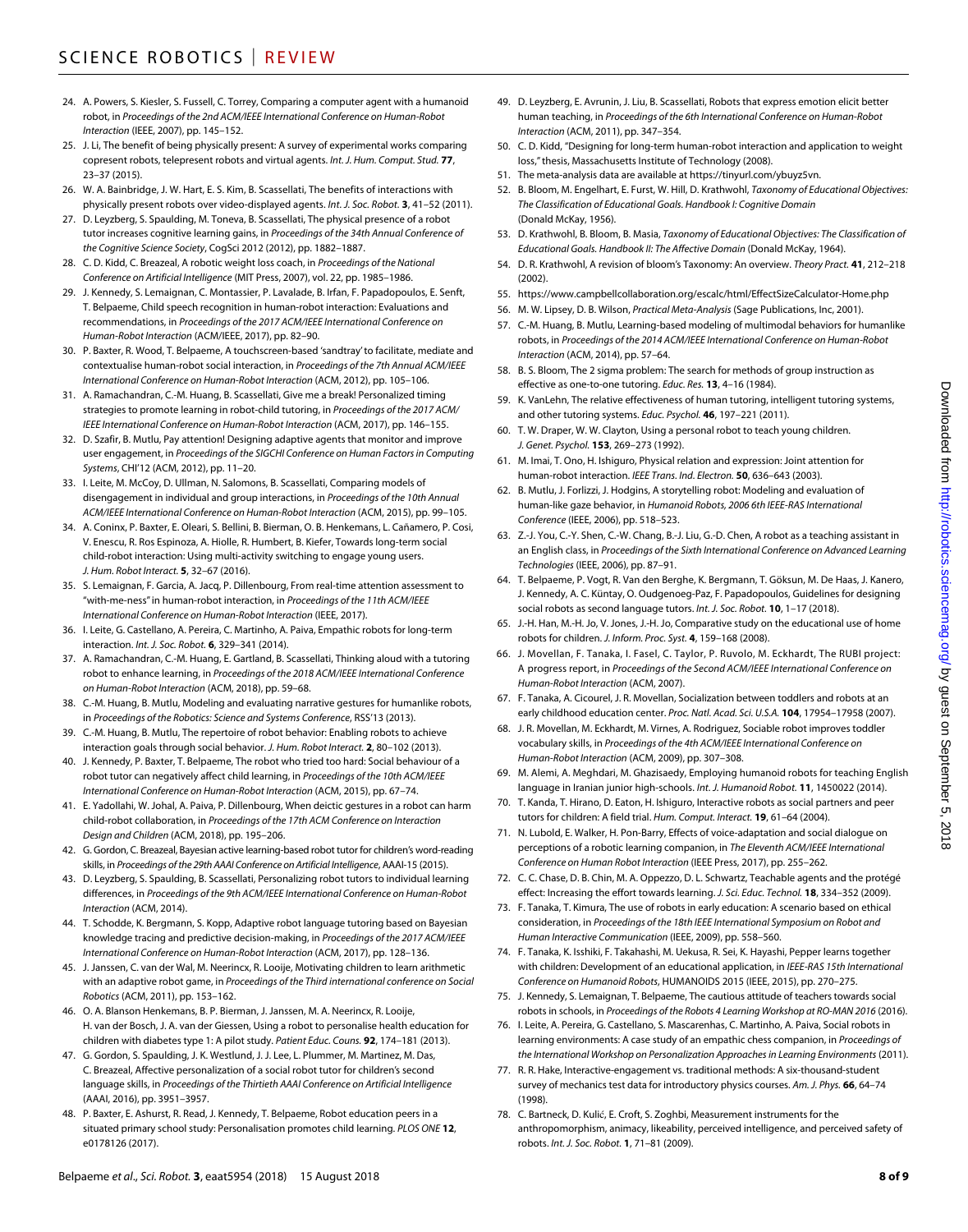- 79. R. F. Ferguson, *The Tripod Project Framework* (Tripod, 2008).
- 80. M. Alemi, A. Meghdari, M. Ghazisaedy, The impact of social robotics on l2 learners' anxiety and attitude in English vocabulary acquisition. *Int. J. Soc. Robot.* **7**, 523–535 (2015).
- 81. M. Fridin, Storytelling by a kindergarten social assistive robot: A tool for constructive learning in preschool education. *Comput. Educ.* **70**, 53–64 (2014).
- 82. D. Jolliffe, D. P. Farrington, Development and validation of the basic empathy scale. *J. Adolesc.* **29**, 589–611 (2006).

**Acknowledgments:** We are grateful to E. Ashurst for support in collecting the data for the meta-analysis. **Funding:** This work is partially funded by the H2020 L2TOR project (688014), Japan Society for the Promotion of Science KAKENHI (15H01708), and NSF award 1139078.

**Author contributions:** All authors contributed equally to the manuscript; T.B. and J.K. contributed to the meta-analysis. **Competing interests:** J.K. is a research scientist at Disney Research. **Data and materials availability:** The meta-analysis data are available at [https://](https://tinyurl.com/ybuyz5vn) [tinyurl.com/ybuyz5vn](https://tinyurl.com/ybuyz5vn).

Submitted 31 March 2018 Accepted 23 July 2018 Published 15 August 2018 10.1126/scirobotics.aat5954

**Citation:** T. Belpaeme, J. Kennedy, A. Ramachandran, B. Scassellati, F. Tanaka, Social robots for education: A review. *Sci. Robot.* **3**, eaat5954 (2018).